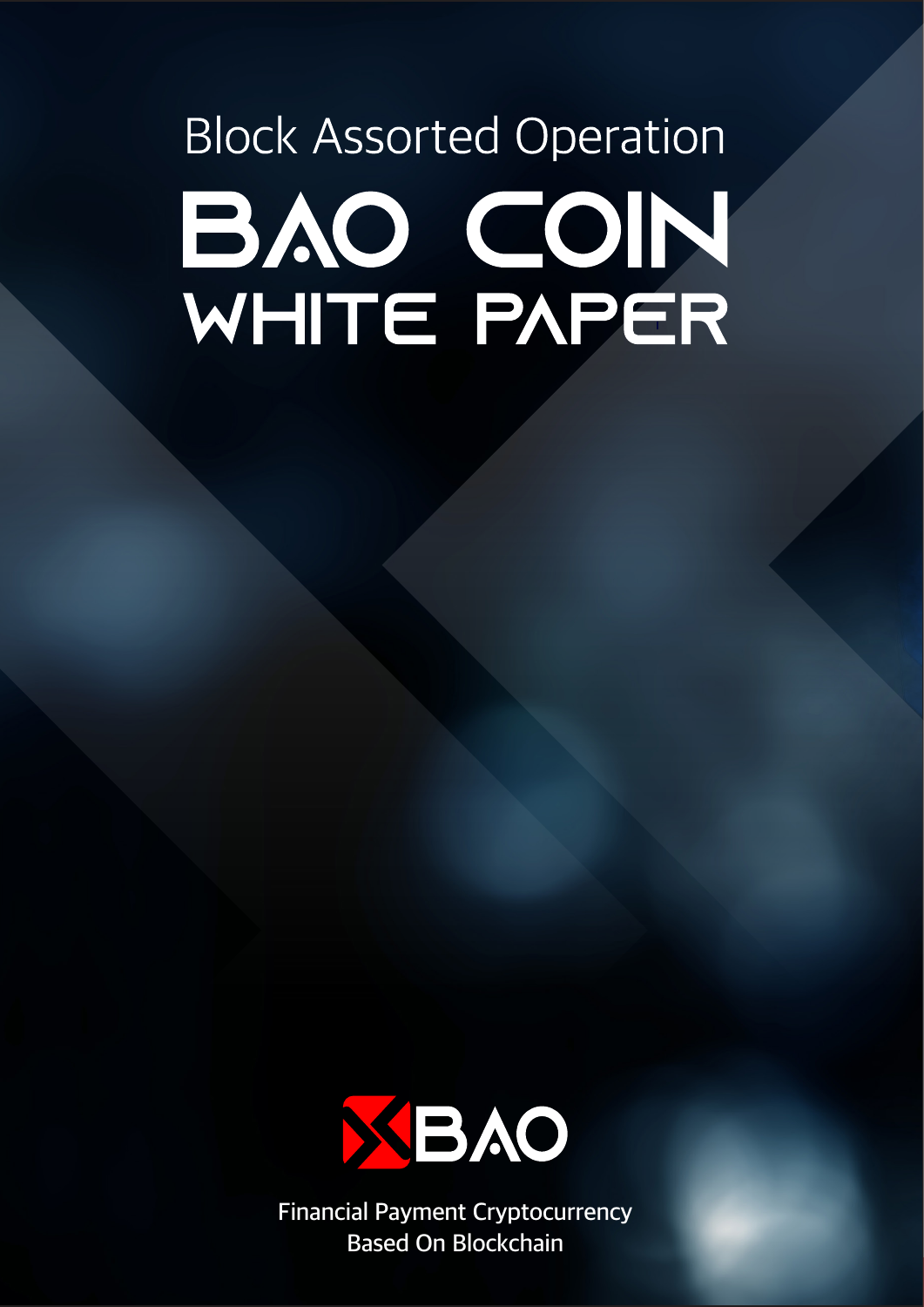## **BAO**

## 01 Project Abstract

'BAO' is a project designed to solve the limitations of trading industries and current cryptocurrency financial services. With BAO, we are opted to provide users blockchain's data transparency, integrity and trade brokerage, actual cryptocurrency trading through smart contract.

## 02 Problem

Existing financial derivative trading has a characteristic of closed traditional financial industry and trading is made only in one specific platform. This single platform has an exclusive access to data, trade approvals etc. occurring on trade market. As time goes by, it tried to free itself from monopoly and separated its power by adding trusted third party but adding additional party eventually raised trading fee of the user.

Such structures of platform's monopoly and oligopoly of third party do not guarantee transparency and integrity of data occurred on trading. All data are kept by single institution and this created greater risk of data manipulation by hacking. Moreover, data accessibility during derivative trading was very limited.

Absence of data transparency and integrity led to trust issue of the platform. Investors had to consider platform's reliability before considering profit rate of financial item they are about to trade. Not all investors were able to execute trading on same conditions with others.

## 03 Solution

To overcome the centralized process, technology called blockchain appeared. Blockchain is fundamentally created to solve the problems of the centralized financial industry. Initial blockchain project was executed to enhance the difficulties of financial trading platform. Nevertheless, majority of cryptocurrencies were not able to be implemented on financial trading and its value eventually faded.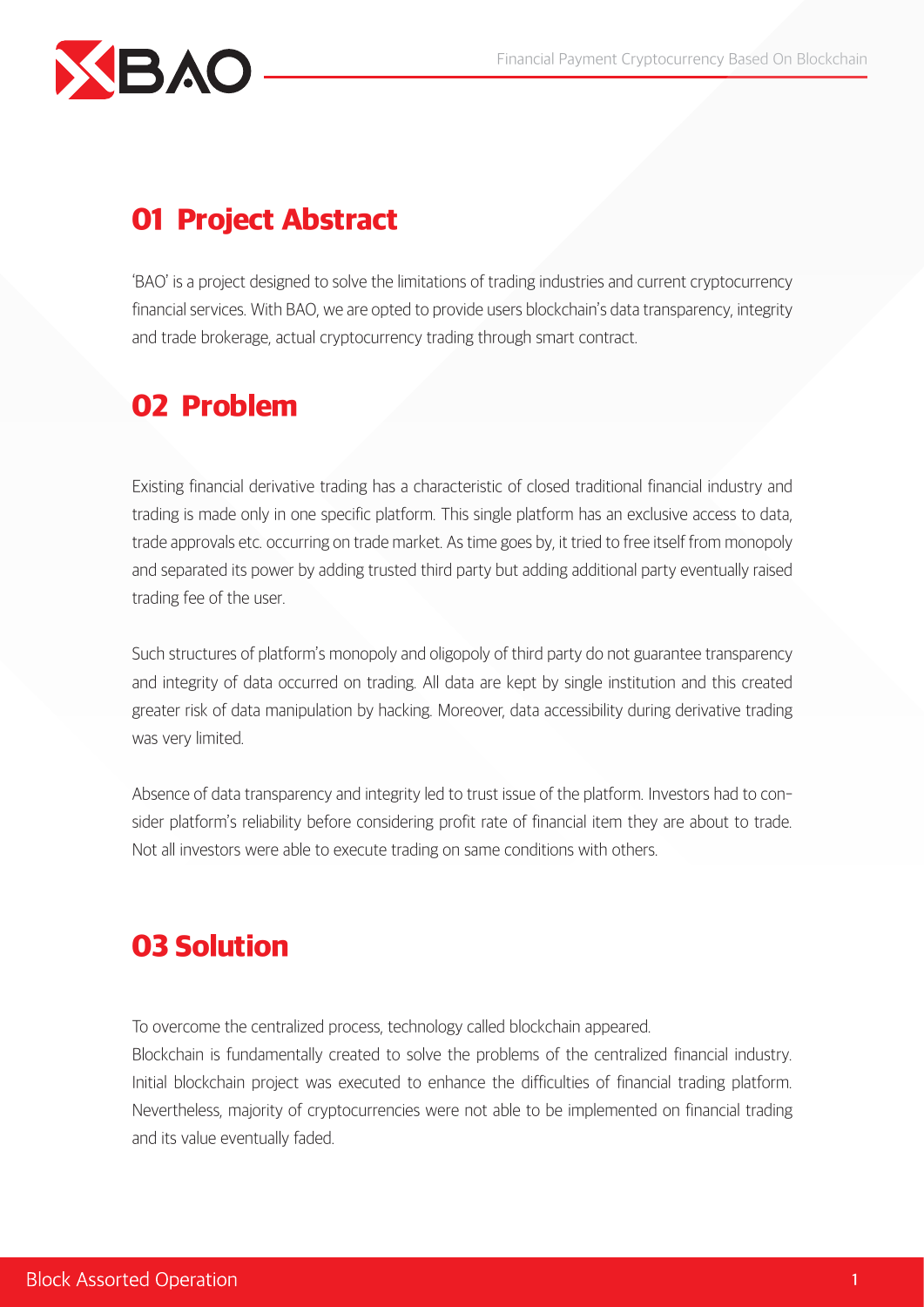

'BAO' is a project designed to solve the limitations of trading industries and current cryptocurrency financial services. With BAO, we are opted to provide users blockchain's data transparency, integrity and trade brokerage, actual cryptocurrency trading through smart contract.

## 04 BAO Coin

BAO coin is a blockchain-based payment coin for derivative trading. BAO coin becomes the broker of financial derivatives through smart contract of the blockchain and reduces trading fees which took great portion of existing trading. In addition, since all the trading processes made with BAO coin are recorded on the blockchain, data transparency and integrity are guaranteed.

Users of BAO-partnered platform are granted with access to their trading data all the time. Unlike the existing financial trading platforms, it is free from risk of data forging so all users are guaranteed with same trading conditions.

The biggest difference between the existing cryptocurrency financial service is that BAO coin users will be able to trade not just cryptocurrency but any financial trading that uses underlying assets as a medium such as security, future, option, and even FX. BAO has actually secured utility by recruiting service providers who have completed development of preexisting trading platforms. Which is to mean that through BAO coin, platform to trade financial derivatives exists.

BAO plans to constantly partner with various trading platform where investment of underlying asset is possible. In order to expand BAO-partnered platform, the BAO foundation uses BAO chain to provide blockchain technical supports such as wallet etc. to potential partners who are willing to provide financial services.

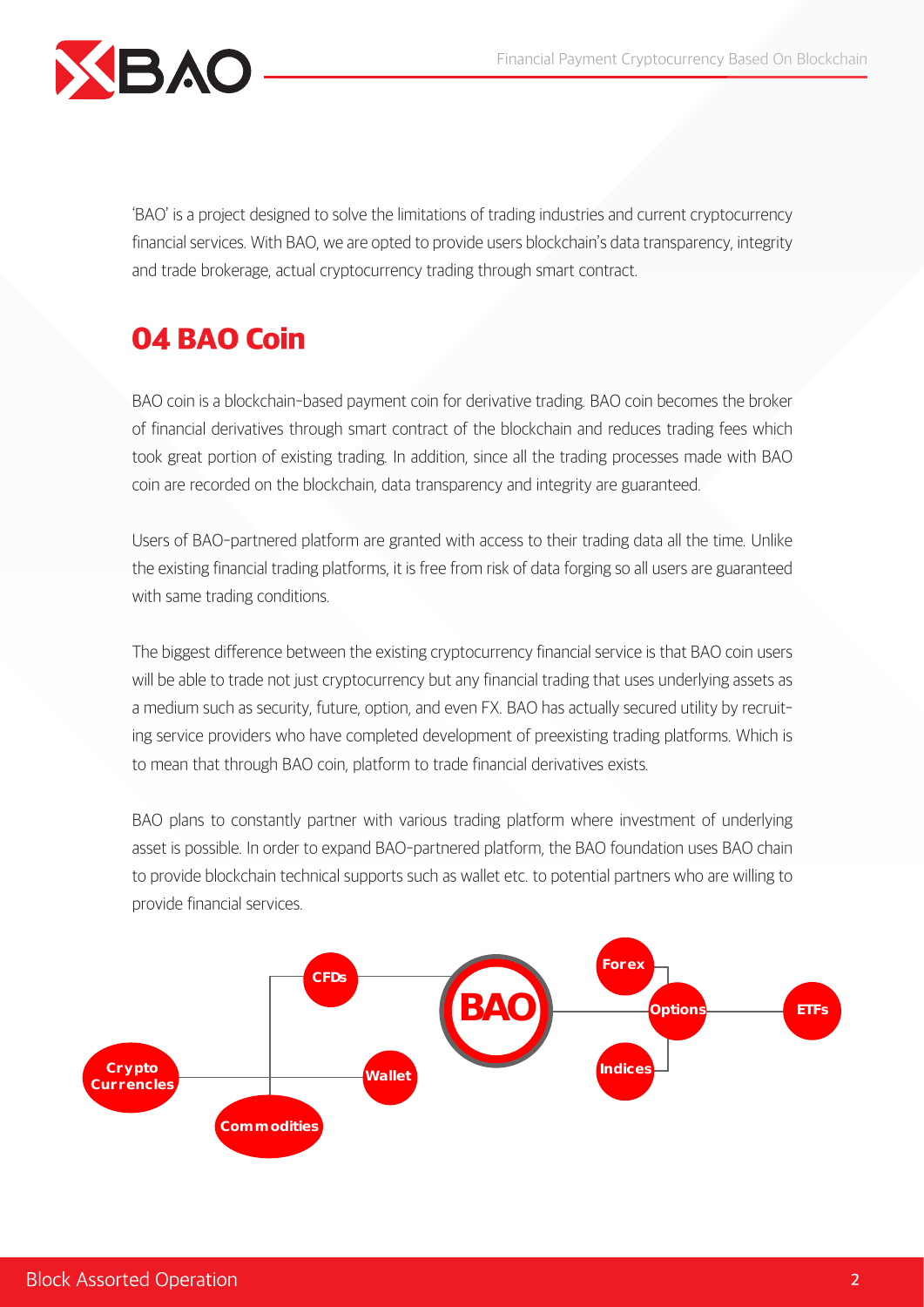

## 05 Coin Information

BAO coin is issued based on Ethereum network. Total of 1.5 billion BAO coin will be allotted and distribution is as shown in the illustration.



< Illustration 1 > BAO Coin Allocation



< Illustration 2 > Roadmap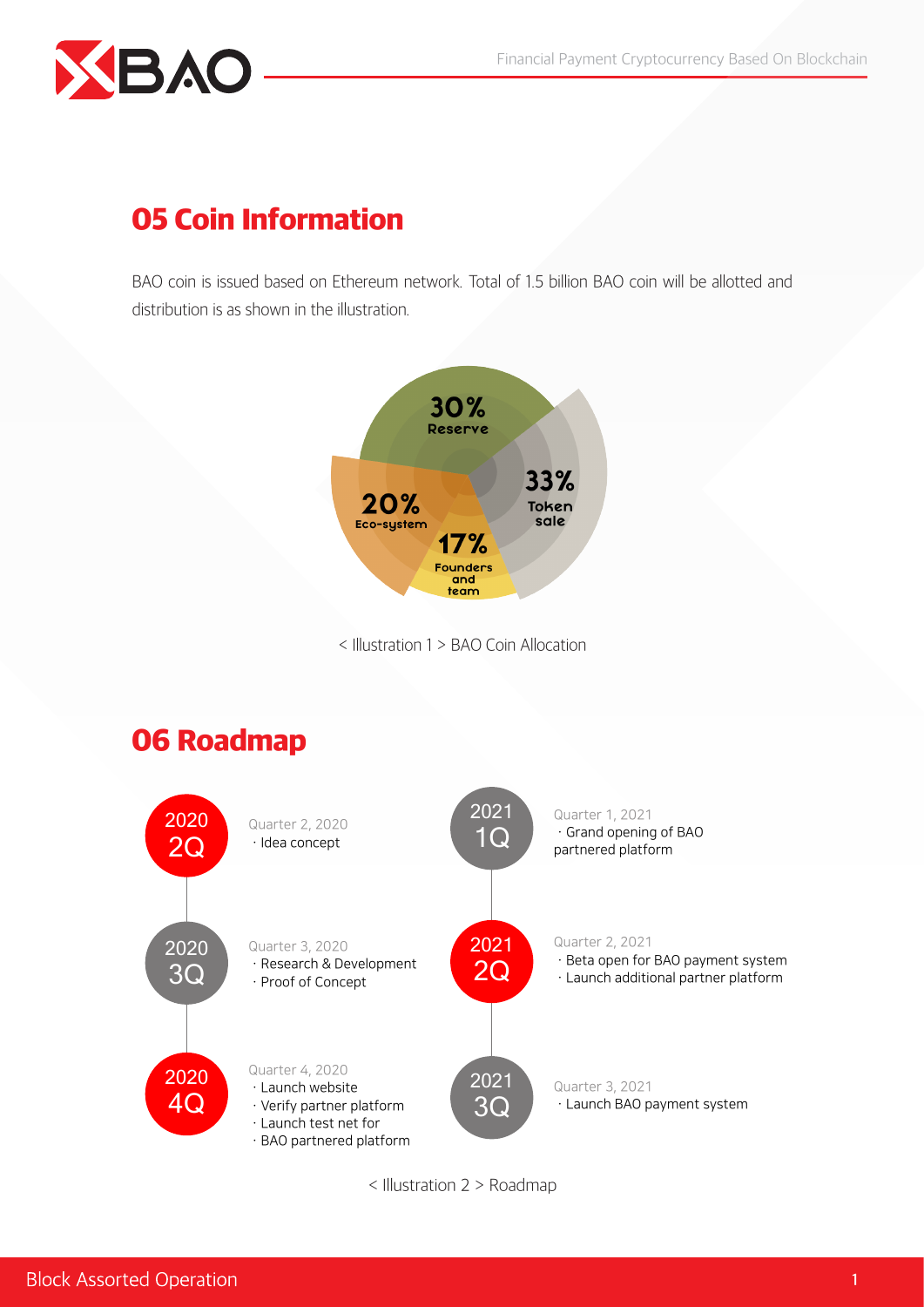

### 07 BAO partnership Platform : BUYQ

BUYQ is BAO's first partner platform and BAO coin is traded on BUYQ platform. BUYQ is a broker platform for binary option trading that implemented blockchain and solved problems underlying existing binary option platforms.

Binary option is a type of trading where you have to predict an outcome between two choices with fixed payout. For instance, at this very moment, the price of 1 USD is 1169.20 KRW and you will now determine whether the price of 1169.20 KRW will go up or go down at set time. Therefore, in binary option, the commodity itself does not have an underlying asset but it is a financial derivative that uses other underlying asset as a reference. If user trades with binary option, the user only has to predict whether the price will go up or down from current time. Since you can only choose two possible results, it is called Binary Option.

The advantages of binary option are as follows.

#### ● Simple Trading Method

Binary option, unlike any other trading, has only two possible choices. For users who wish to trade simply, they can easily execute trading by clicking few buttons and choose if the commodity of the underlying asset will go up or down. This is so much simpler and easier than other trading com modities.

#### ● Flexible Commodity Market Trading

Binary option does not have its own underlying asset and it uses underlying assets that are being traded right now to make trading. Security, commodity, indices, FX and fast growing cryptocurrency can be references for binary option trading.

#### ● Trade Anytime, Anywhere

Majority of the binary option is processed through web platform so you don't need to go under in stallation, trade 365 days, 24 hours easily. You can also set trading period short term (10 seconds) up to long term (365 days) and it has no limitation on setting the period. Best part is that you can set desired trading volume and have risk controlled.

#### ● Dynamic Profit Rate

Compared to other existing financial trading, binary option trading is easier to execute and you can make higher profit, gain profit within just a minute. Even your prediction is wrong, you will only lose your initial stake and no more.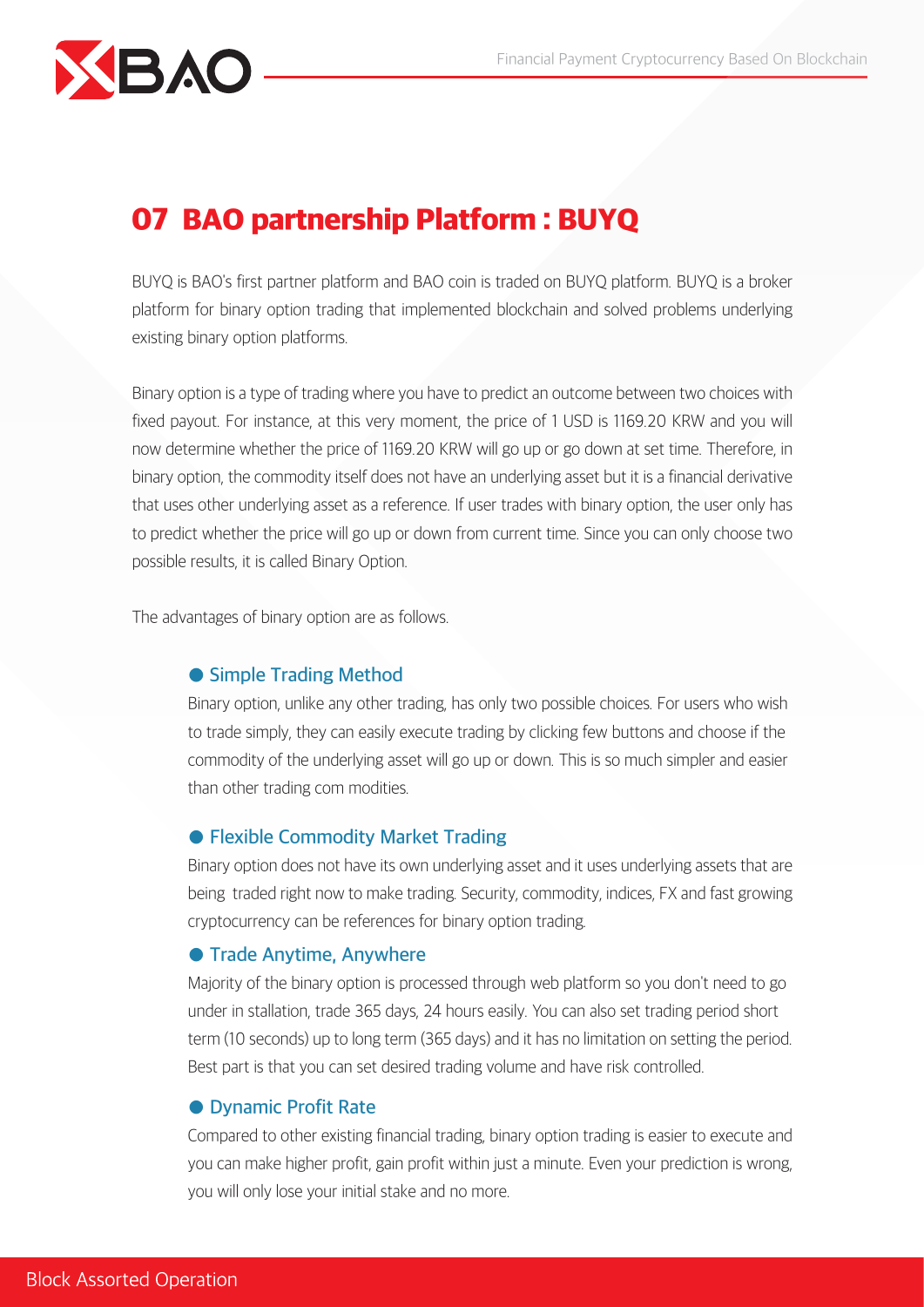

#### 07-1 BUYQ Solution

Most of the existing binary option trading is operated by one centralized platform which is very likely to financial industry. User needs to pay deposit in order to use service for such platform and through brokerage of the platform, trading between individual to individual or corporate to individual is executed. Nevertheless, it does not guarantee transparency and integrity as a binary option trading

Binary option trading process was not disclosed transparently and numerous issues have rose as the platform participated the trading. Even if predicted result of the platform is wrong and user predicted right, user did not receive the reward. This was caused by unguaranteed data transparency and integrity.

As a result, blockchain can be a key to the problem of current binary option market. Blockchain's greatest advantage is that it guarantees transparency and integrity which can purify the binary option market. So, BUYQ's goal is to use blockchain technology to eliminate distrust toward the platform existing in binary option market. BUYQ is a financial derivative trading platform guaranteeing data transparency and integrity and has following characteristics.

**Transparency** All data generated by the activities of the users in BUYQ can be accessed with the help of blockchain technology. All types trading is processed trans parently through smart contact, guarantees equal trading condition to all users based on accurate records.

● Fairness BUYQ aims to solve the problem where platform directly participates in the trading. BUYQ will not participate the trading directly. BUYQ will only act as a platform providing binary option trading functionality and will only receive service charge as an income.

● Instant Payout All trading occurring in BUYQ is processed through smart contract. Existing binary option platform had one controlling central body and payouts were delayed or not distributed to the user properly even trading is completed. BUYQ uses smart con tract and its instancy to make transactions immediate.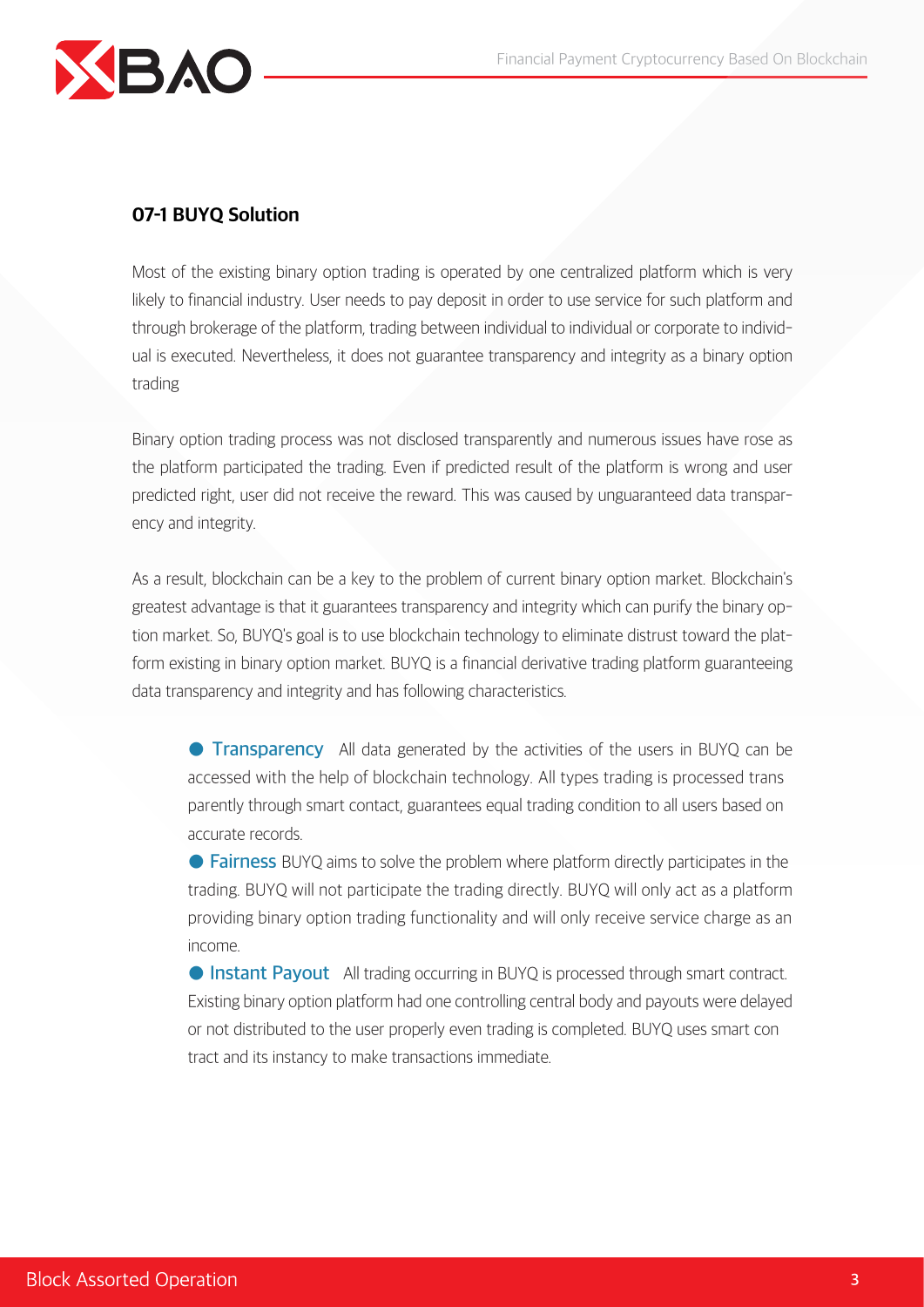

#### 07-2 BUYQ Business Model

BUYQ aims to reform existing financial derivative market. BUYQ will eliminate existing trust issues of the current market fundamentally with blockchain's reliability and establish incorruptible business logic. BUYQ will maximize the advantages of existing binary option and offers new business model where users don't have to be concerned about reliability of platform provider and focus only on their profits.

On top of all, unlike other binary option trading platform, you can immediately use all functions and options without any deposits in BUYQ. Previous platforms have overcharged deposits to the users and telling them it is for platform management. Such condition does not exist on other binary option market but only on BUYQ.

BUYQ does not intend to eliminate broker in binary option trading but to reduce registration fee and installation fee of the broker based on white label model. This will support brokers to execute BUYQ platform business promptly and provide various services. Participation of large number of brokers will play a major role in integrating each trading assets scattered in various markets.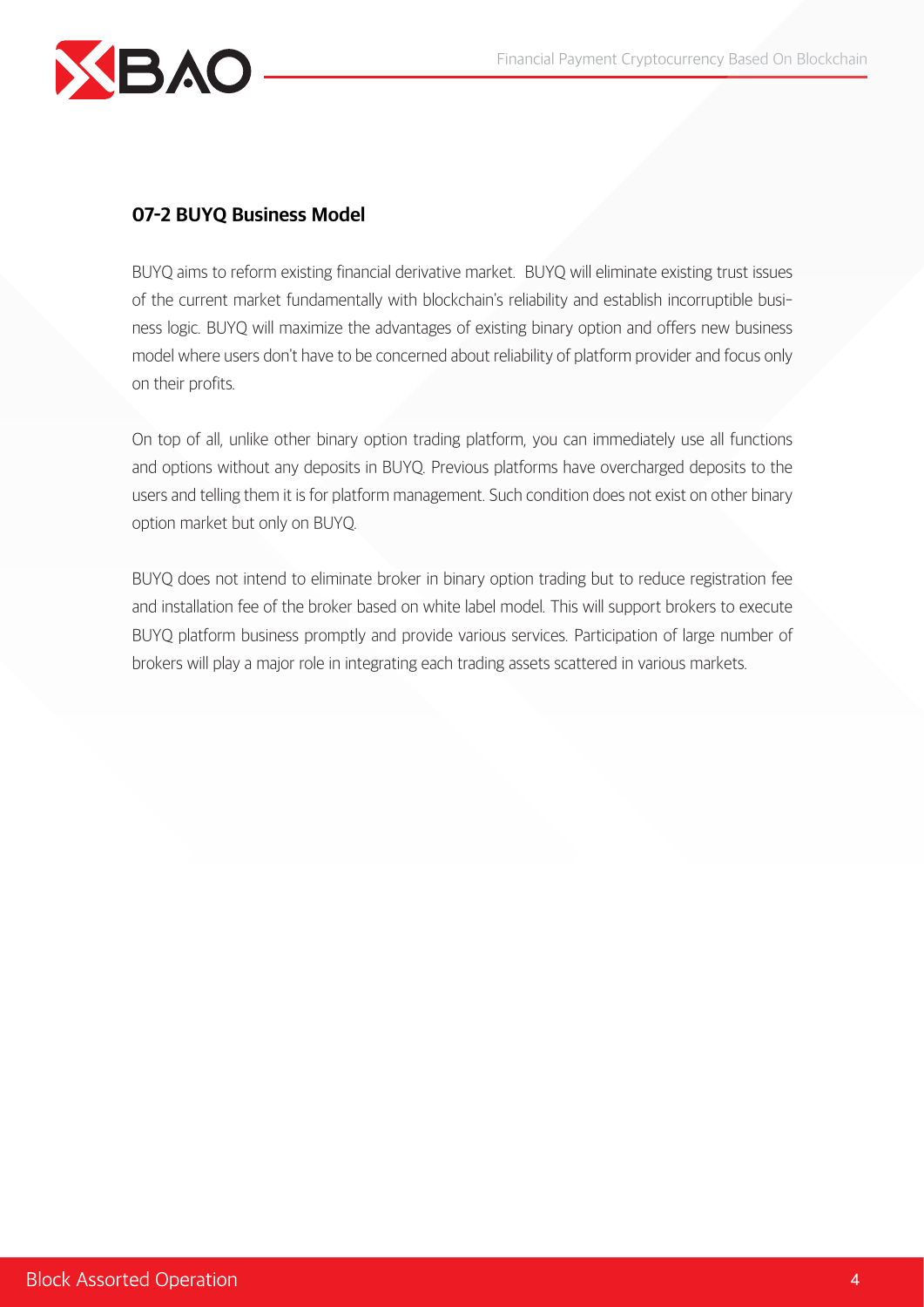

## 08 Disclaimer

#### This white paper is a document written and distributed from BAO team, with an objective to provide information regarding Project BAO.

The technical and legal contents described in this white paper might be changed at any time according to decisions made during the development process. BAO team guarantees nothing regarding this plan for the project development and its development schedule. In order to clarify uncertainties and ambiguities concerning technical, legal, and financial problems that are directly or indirectly related to the contents of this white paper and to avoid unnecessary conflicts in the future, you need to be thoroughly aware of the contents of this page.

Moreover, if you have uncertainties regarding this white paper, you should consult with properly qualified professionals before making decisions and taking actions. You should not provide this white paper as a legal basis nor legally rely on it, when you are involved in BAO transaction, contract, or investment in the future. This white paper does not pass as a document encouraging investment of sales of WIKEN – and in regards to this matter, no entity is obliged to agree upon any legal contract. Relating to your contract with the BAO team regarding to the investment in BAO or any in all, specific regulations and content of the contract will be defined upon the written agreement between the corresponding contracting parties; the content of this white paper will not necessarily become the regulations and conditions of the contract. In particular, if there is any inconsistency between the contract and the white paper, then the contents of the contract will be definitive, will constitute the entire agreement amongst the relevant parties, will supersede and extinguish any contrary terms of the white paper and will exclusively govern the relationship amongst the relevant parties to the exclusion of anything to the contrary in the white paper. BAO receives investment to launch the BAO project, and provides BAO to the investors. BAO's primary token value can fall to 0 at any time, and any form of liquidity is not ensured nor guaranteed.

BAO is simply a utility token serving as cryptocurrency of digital asset; it does not correspond to legal currency, legal cash, bond, stock, marketable securities, or derivative products. WBAO should not be classified, interpreted, or be handled in such manner. BAO is subject to change in development direction and content at any time during the development process. Investing despite the notification of this fact means that the investors fully understand it. You should be fully responsible on judging and making decisions about the investment. BAO team and its affiliates, holding companies,